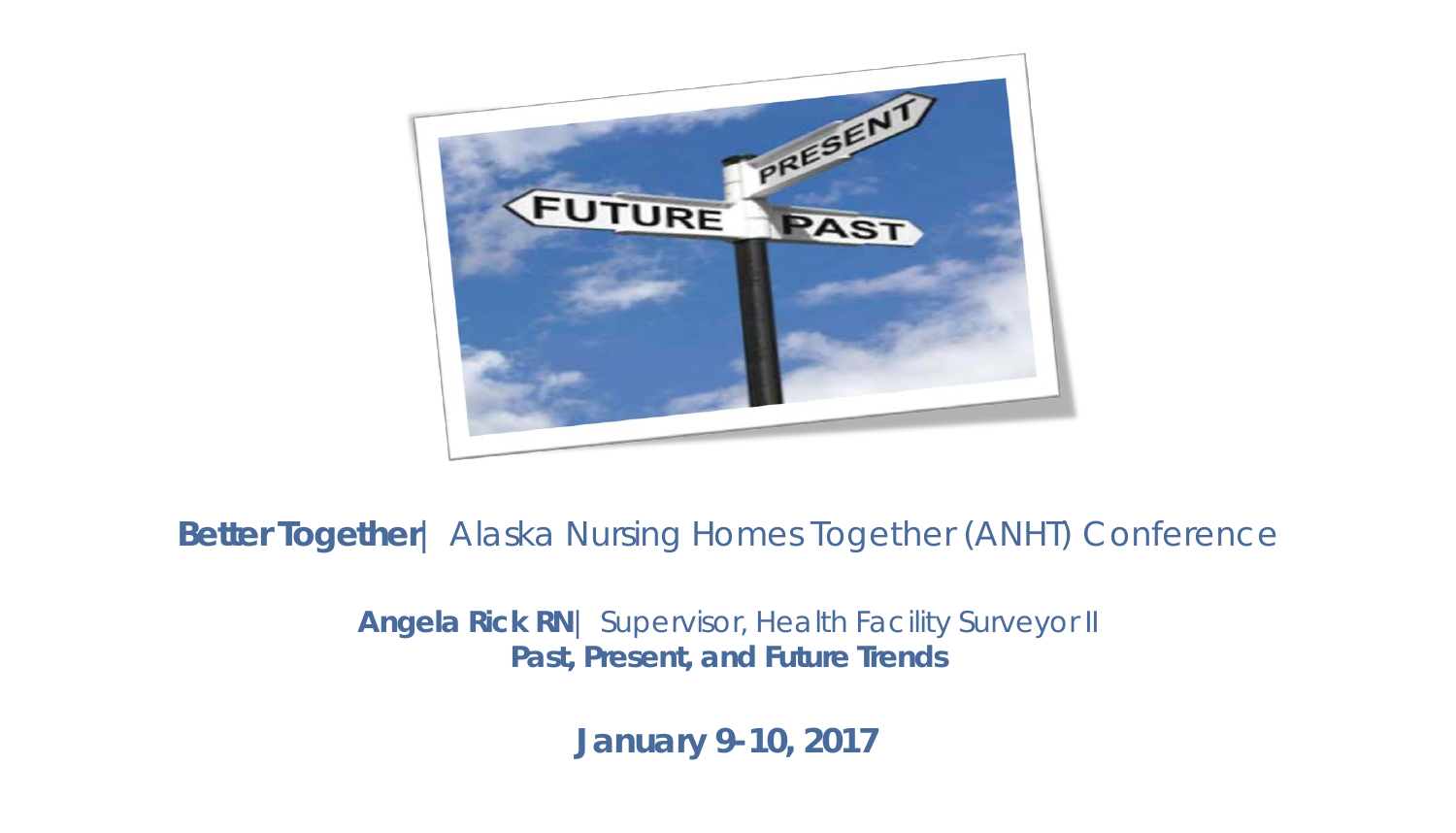#### Current Trends in Citations

Objectives:

- Review frequently cited F tags
- CMS direction regarding past noncompliance
- Commonalities among citations
- Review current topics

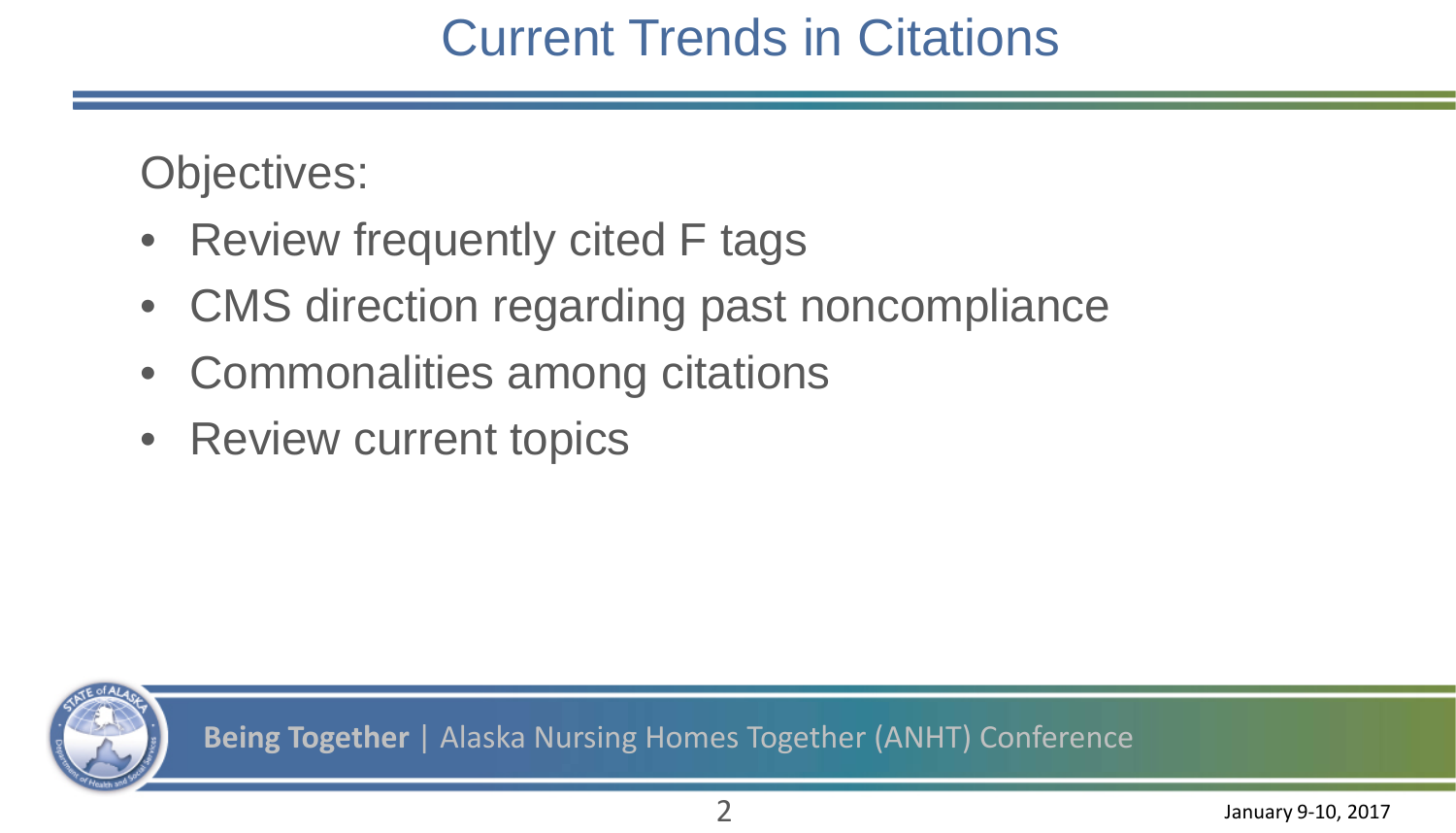### Frequently Cited F Tags

| <b>F-Tag</b>                |
|-----------------------------|
| 241-Dignity                 |
| 279-Care Plans              |
| 309-Quality of Care         |
| 323-Accidents / Supervision |
| 329-Unnecessary Drugs       |
| 371-Food                    |
| 431-Meds                    |
| 441-Infection               |
| 514-Records                 |

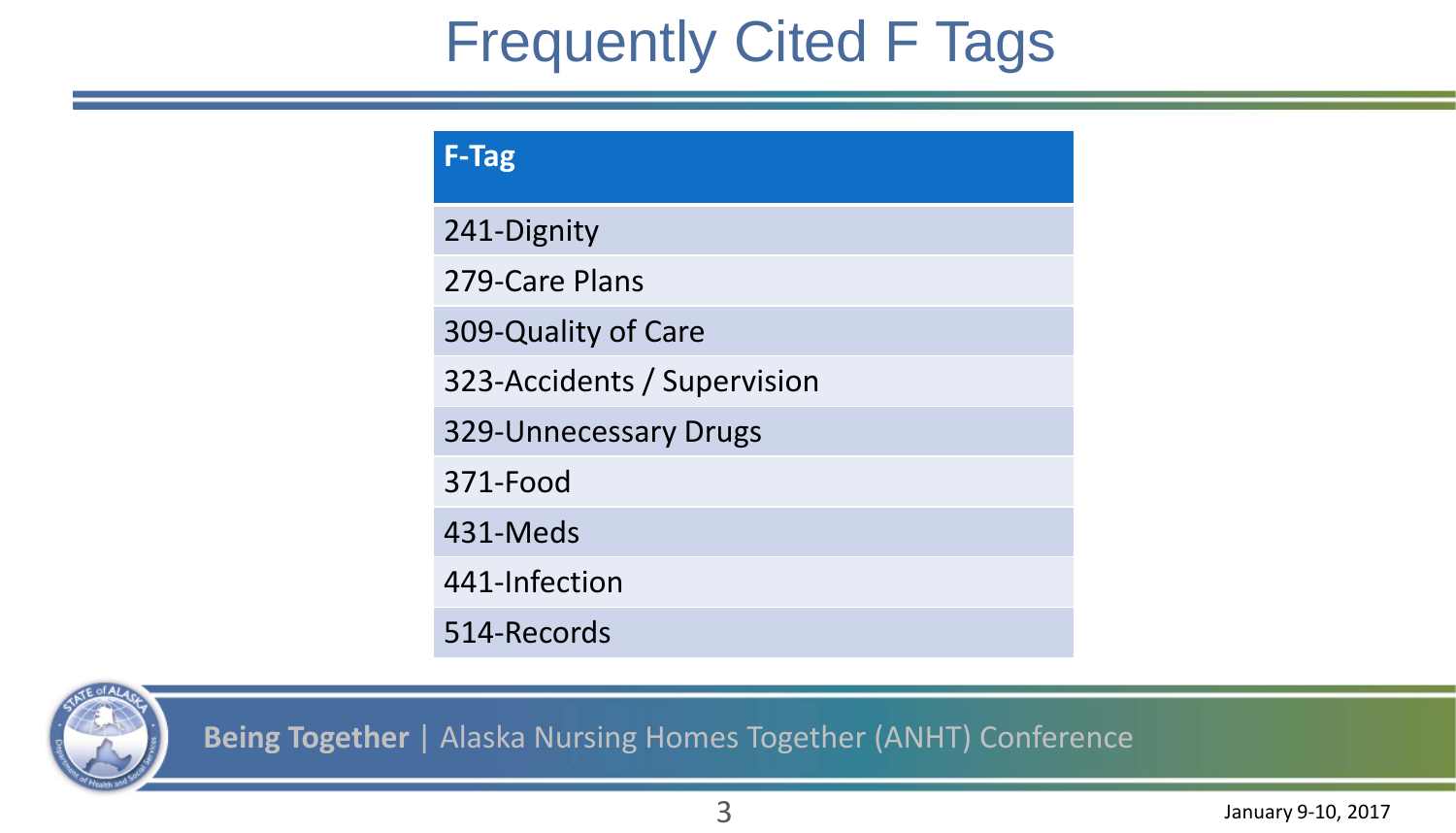## F241 Dignity

#### 483.10 (a)(1)

A facility must *treat each resident with respect and dignity and care for each resident* in a manner and in an environment at promotes maintenance or enhancement *of his of her* quality of life *recognizing each resident's individuality. The facility must protect and promote the rights of the resident.* 

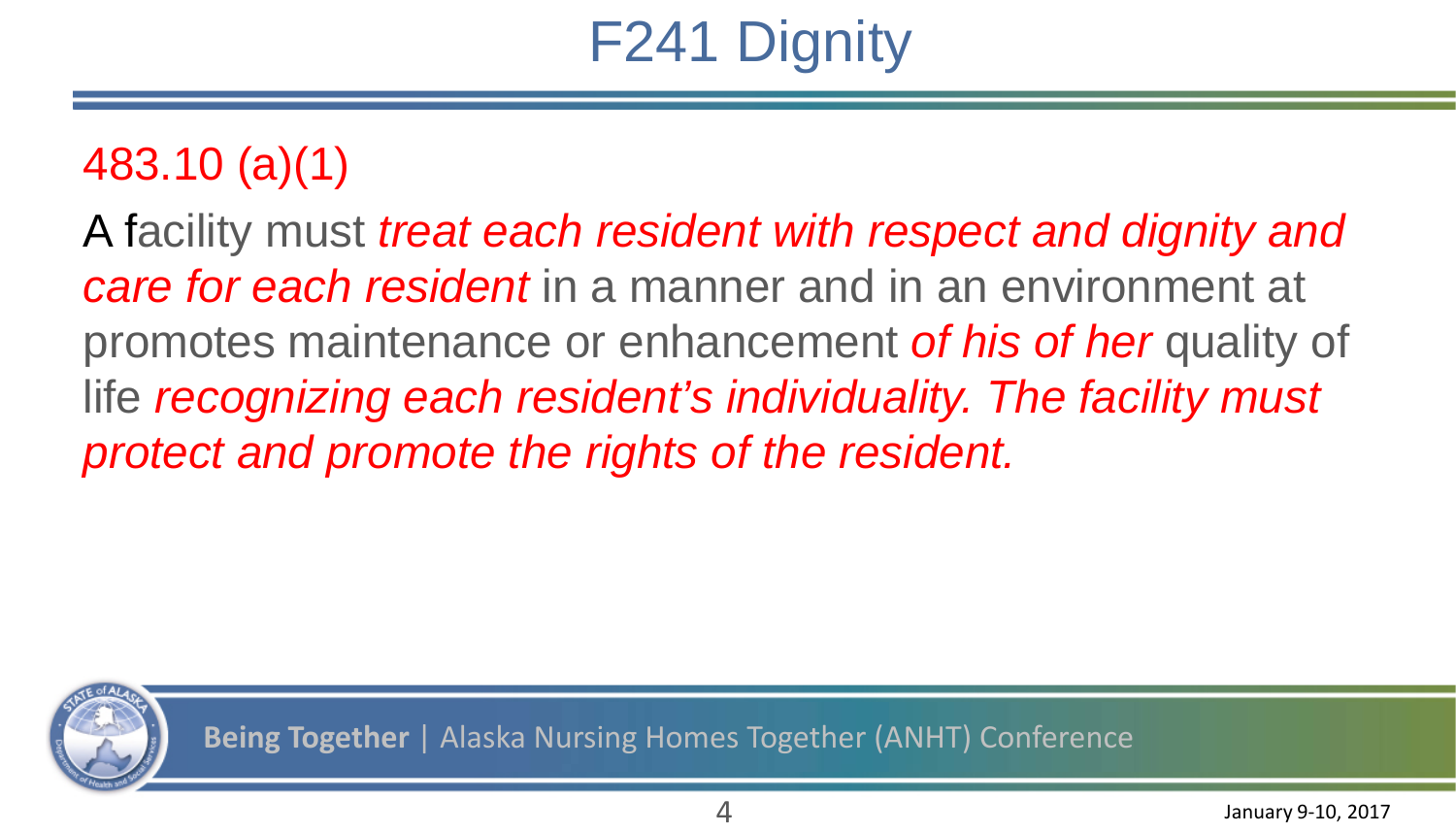## F241 Dignity (examples)

- Communication with the resident during cares and/or dining
- Language the resident understands
- Examining, treating, and/or medicating residents during meals and in common areas
- Discussing residents bodily functions in front of others
- Infantile terms
- Visual privacy in a common area
- Dining observations

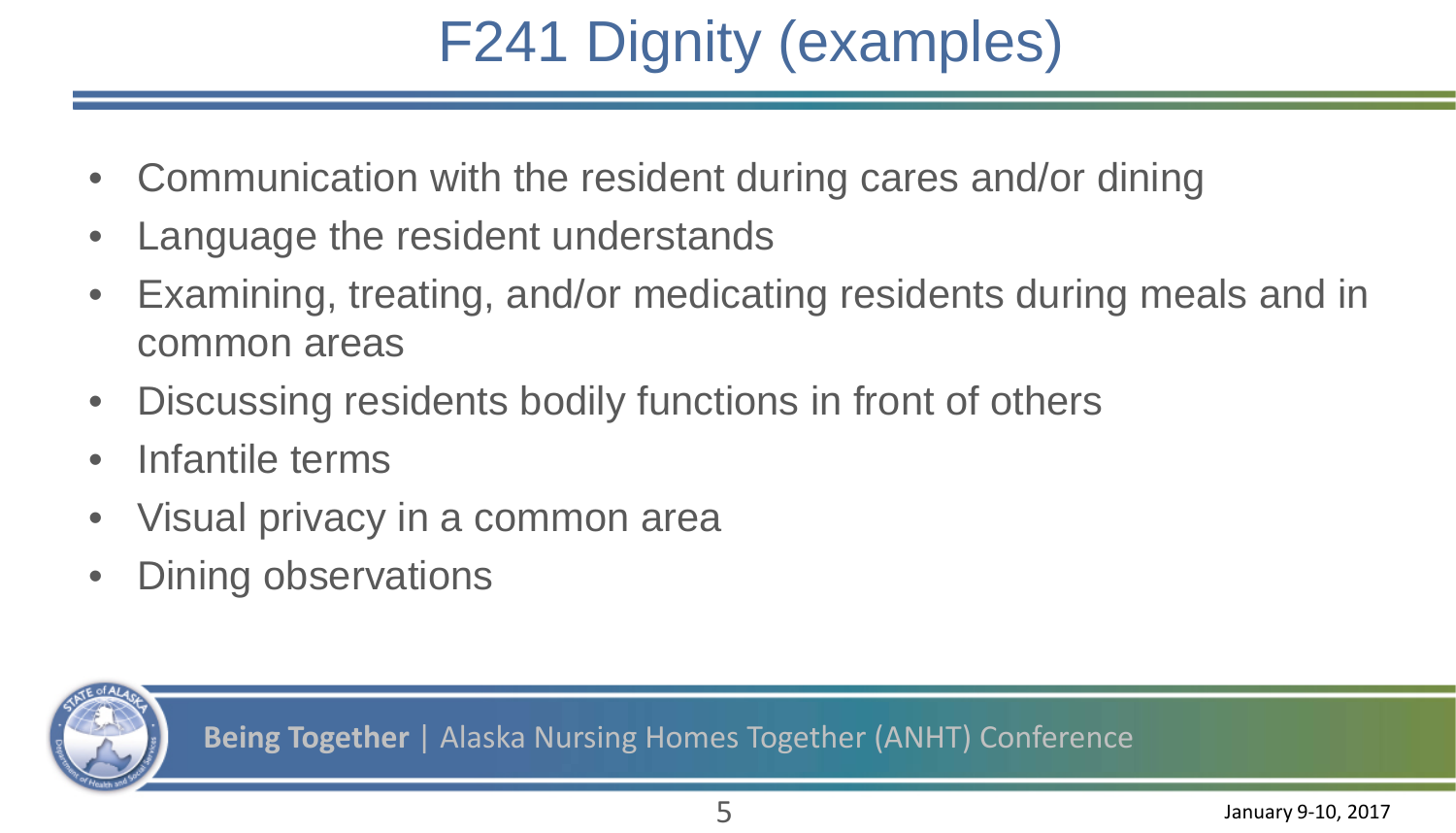#### F279-Care Plan

The care plan is a Resident's map to his/her highest practicable physical, mental and psychosocial well-being.

The facility did not develop a complete care plan that meets all of a Resident's needs with timetables and actions that can be measured.

A facility must use the results of the assessment to develop, review and revise the Resident's comprehensive plan of care.

The facility must develop a comprehensive care plan for each Resident that includes measurable objectives and timetables to meet a Resident's medical, nursing, mental and psychological needs that are identified in the comprehensive assessment.

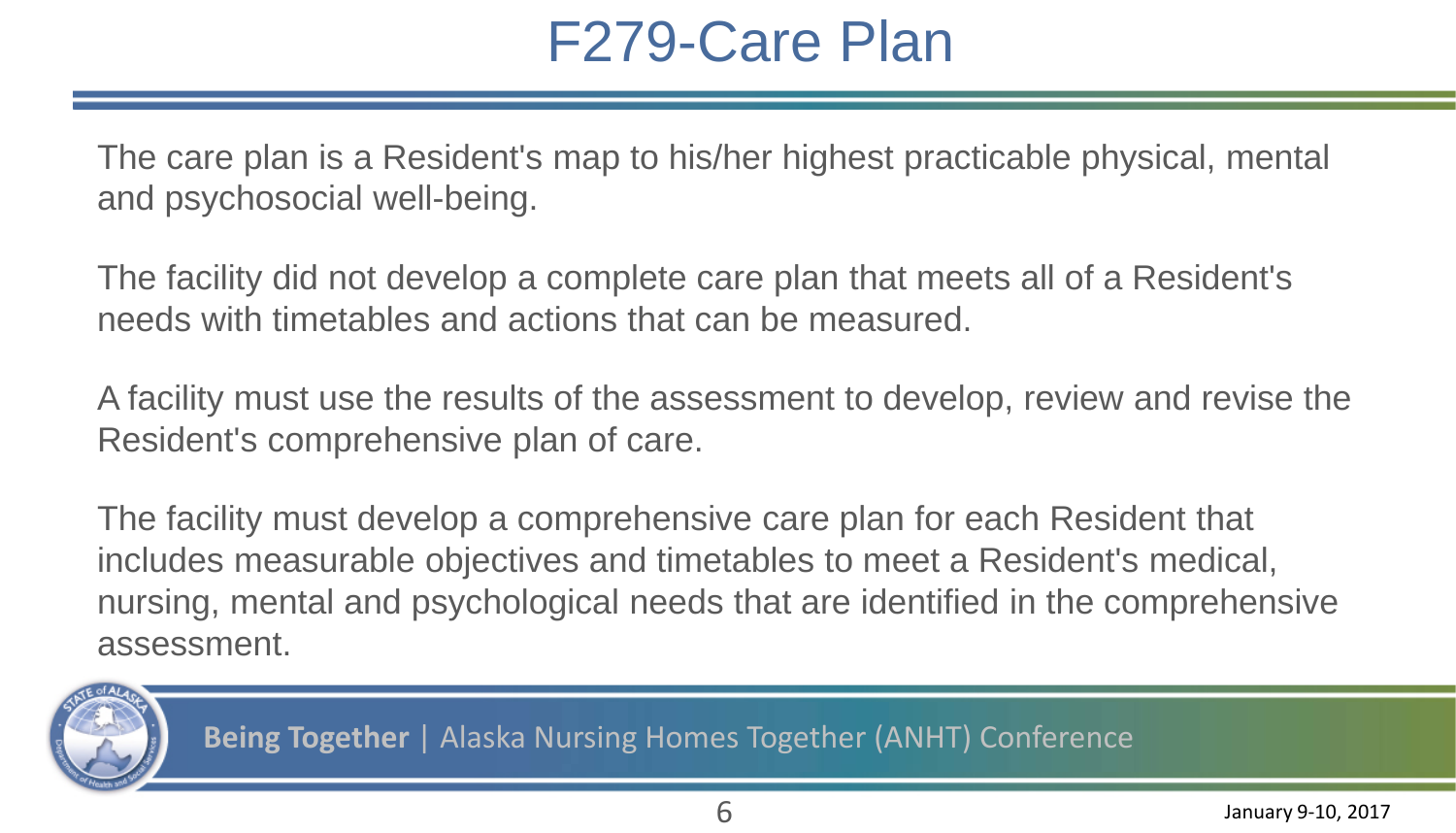### F 279 Example

• A resident's seat belt that was discontinued and not in use, remained on the care plan.

• There was no care plan for a resident with a history of elopement.

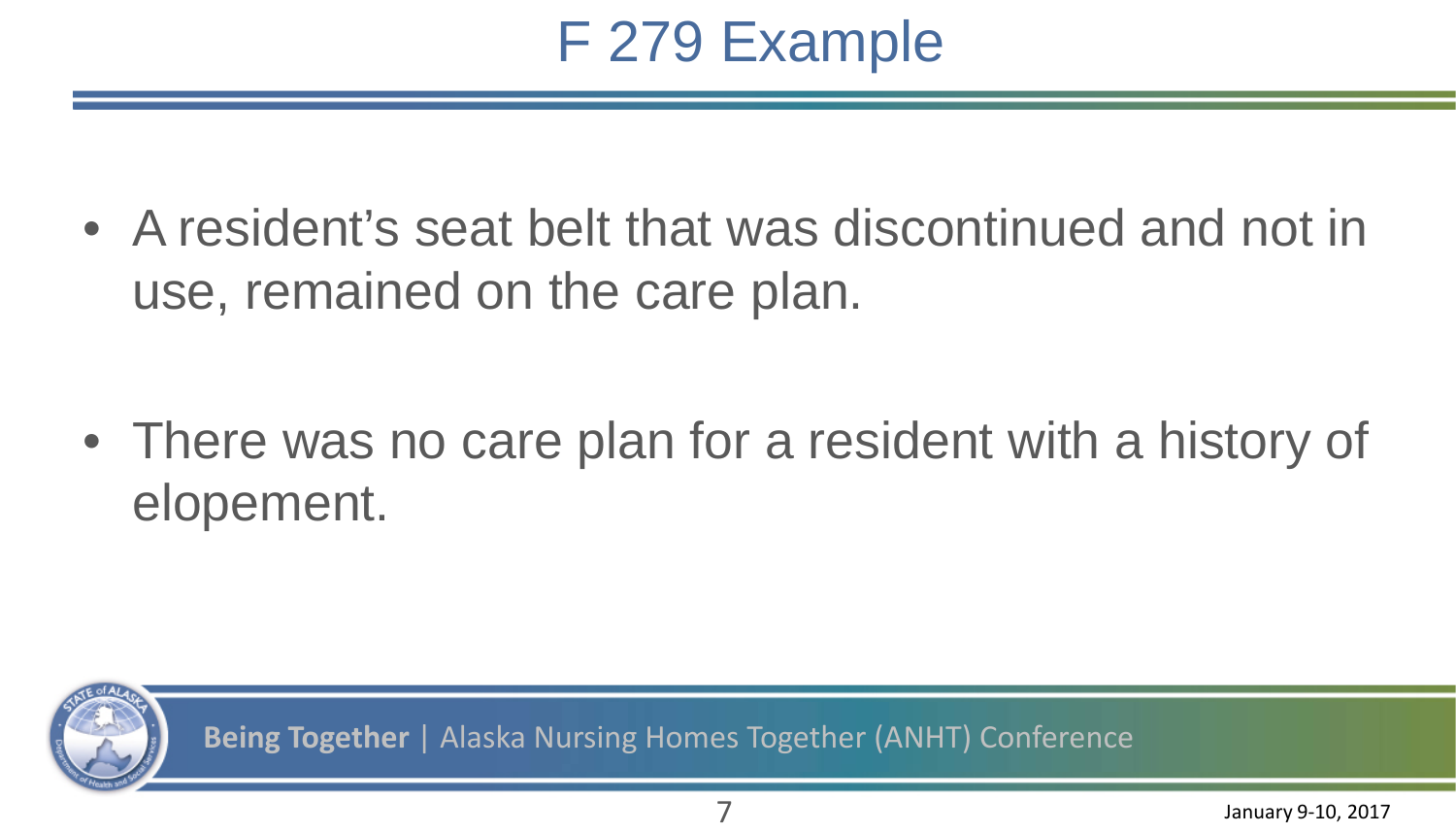#### F309 -Quality of Life-Quality of Care

483.24 Quality of life

Quality of life is a fundamental principle that applies to all care and services provided to facility residents.

483.25 Quality of Care

Quality of care is a fundamental principle that applies to all treatment and care provided to facility residents.

Pain Management **Dialysis** 

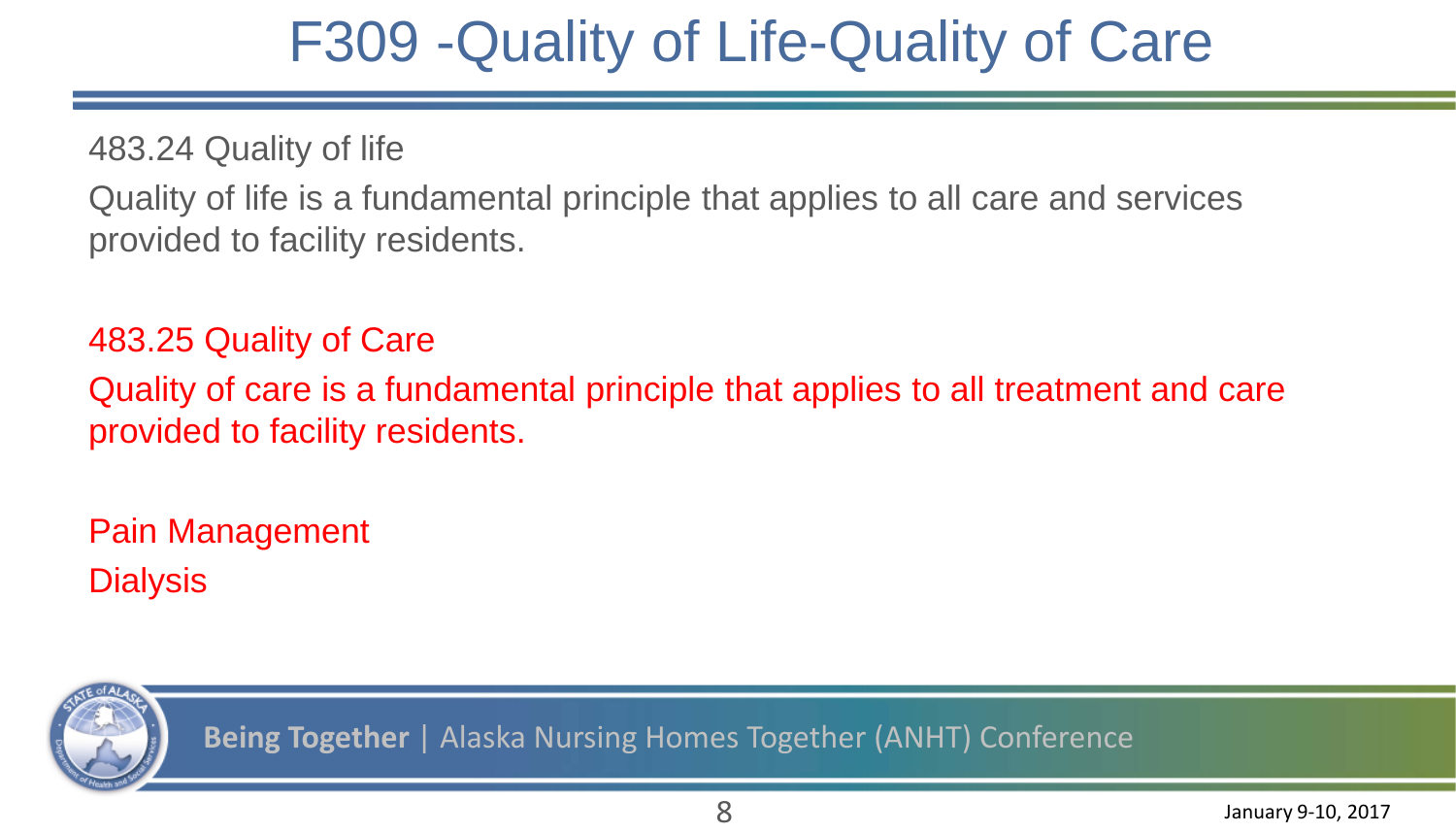### F309-Examples

- Staff not implementing care plan
- Revision of the care plan
- Professional standards of practice
- Pain management
- Dialysis

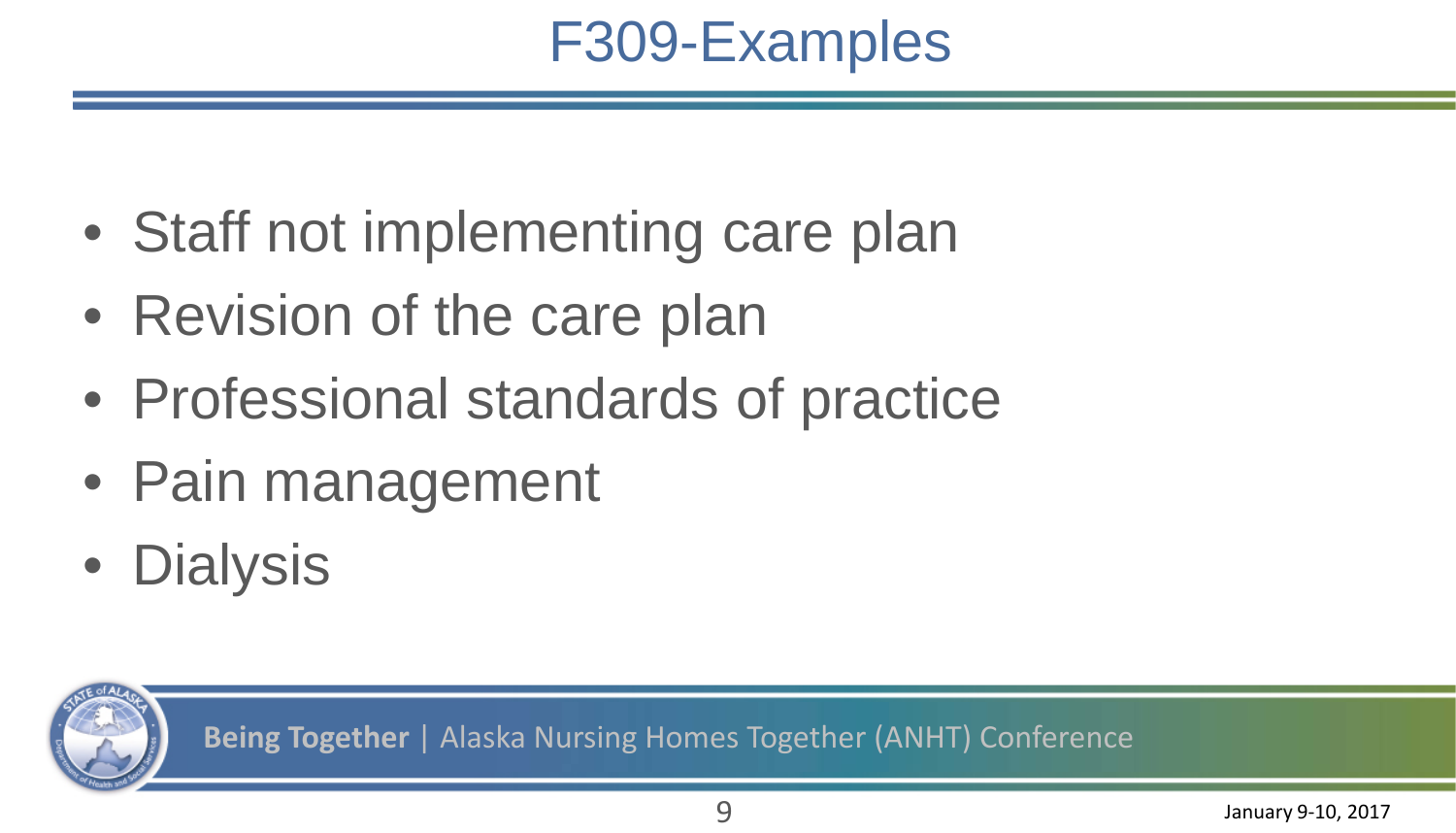### F 323-Accidents and Supervision

A facility must ensure that-

- The resident environment remains as free from accident hazards as is possible
- Each resident receives adequate supervision and assistant devises to prevent accidents
- Bedrails. The facility must attempt to use appropriate alternatives prior to installing a side or bed rail.

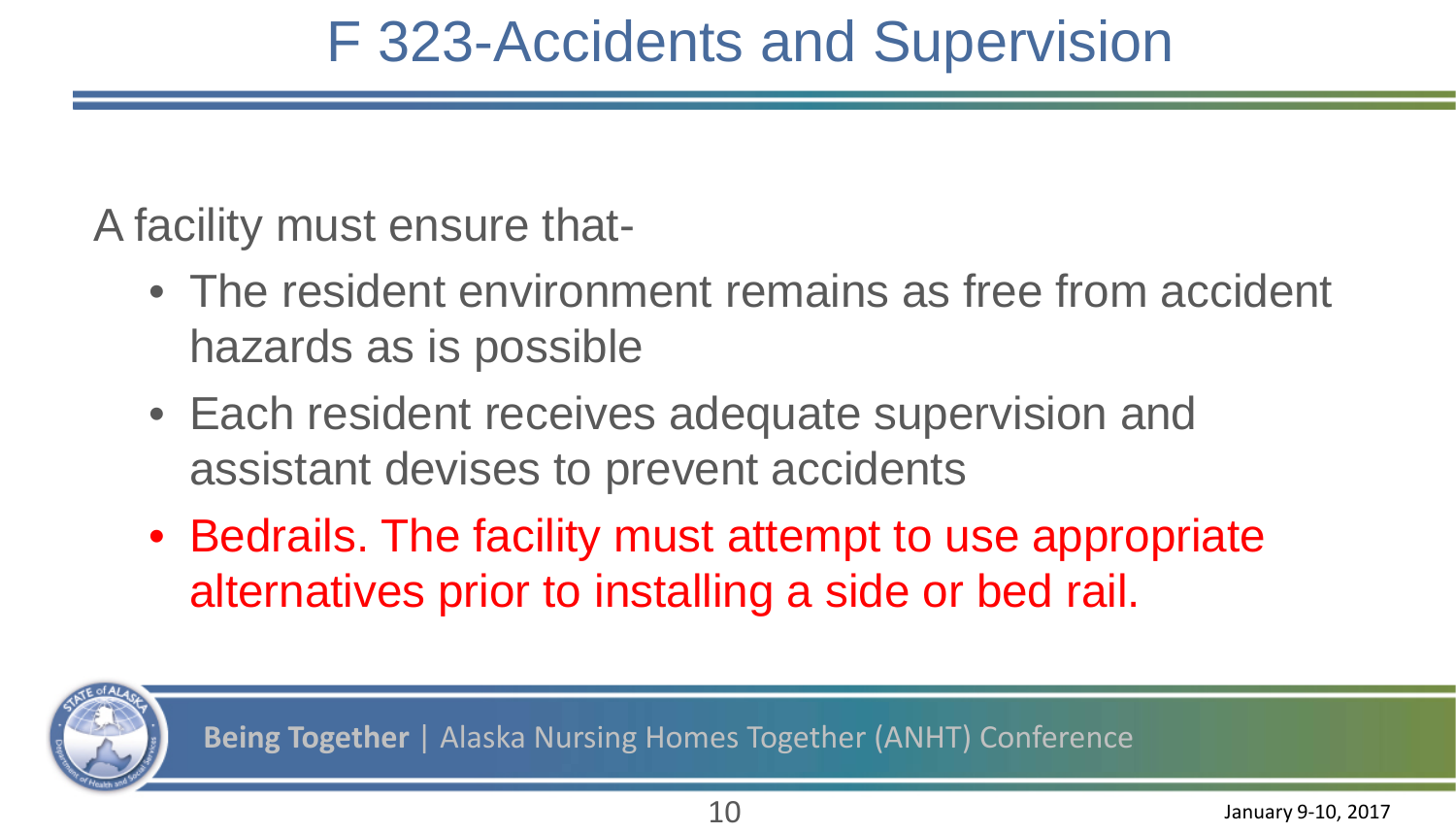### F 323-Examples

- Bedrails, mobility Bars, bolsters, assistive devices, equipment used in accordance with manufactures recommendations
- Failing to follow care plan
- Seat belts
- Environment-coffee, hot pads, ovens, water
- Smoking e ciggs
- Victim and aggressor
- Supervision

**Being Together** | Alaska Nursing Homes Together (ANHT) Conference

11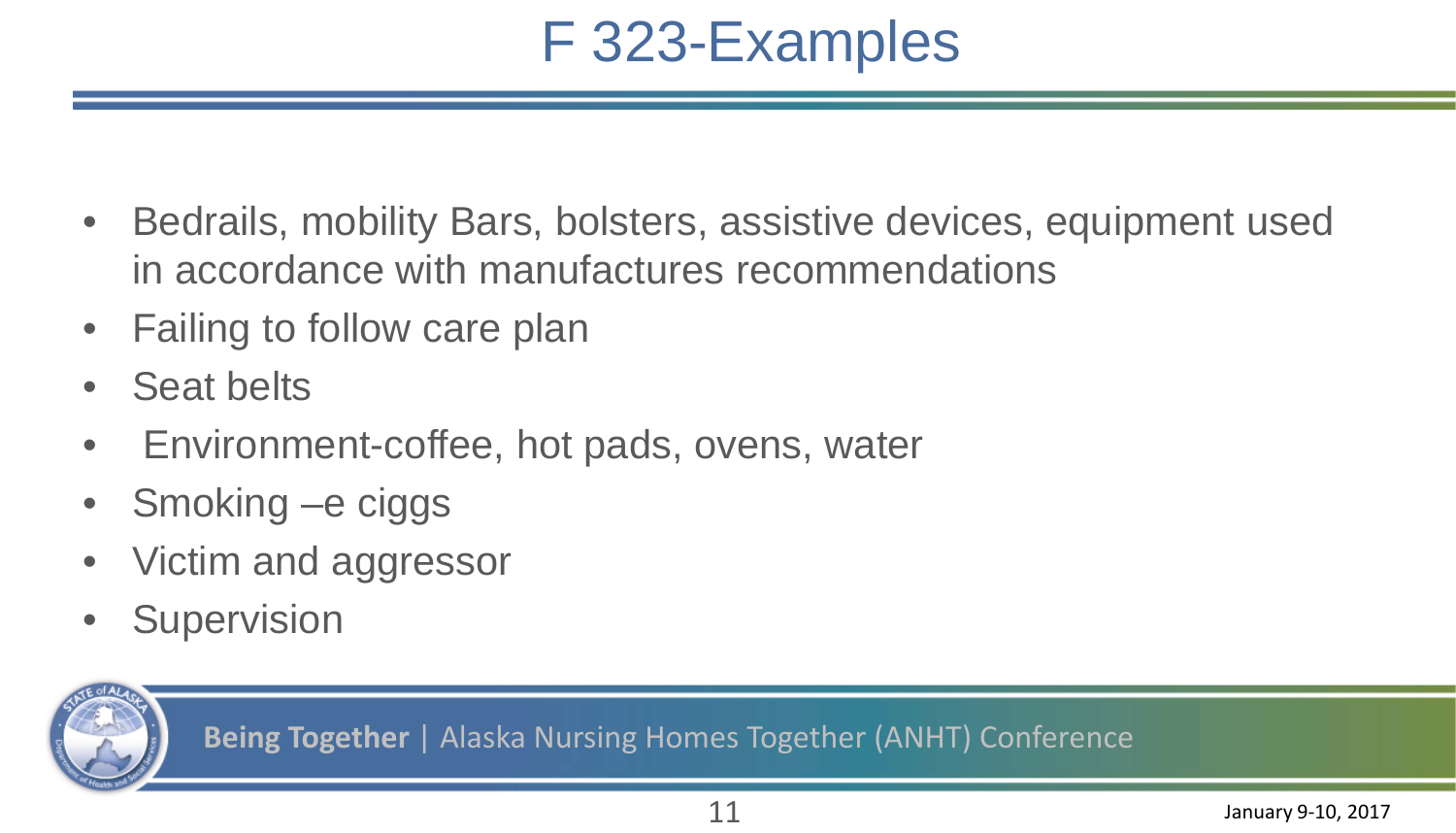### F329-Unnessessary Drugs

- Each resident's drug regime must be free from unnecessary drugs.
	- Definition
		- Excessive dose
		- Excessive duration
		- Inadequate monitoring
		- Without adequate indications for use
		- In the presence of adverse consequences
		- Any combination of the reasons stated

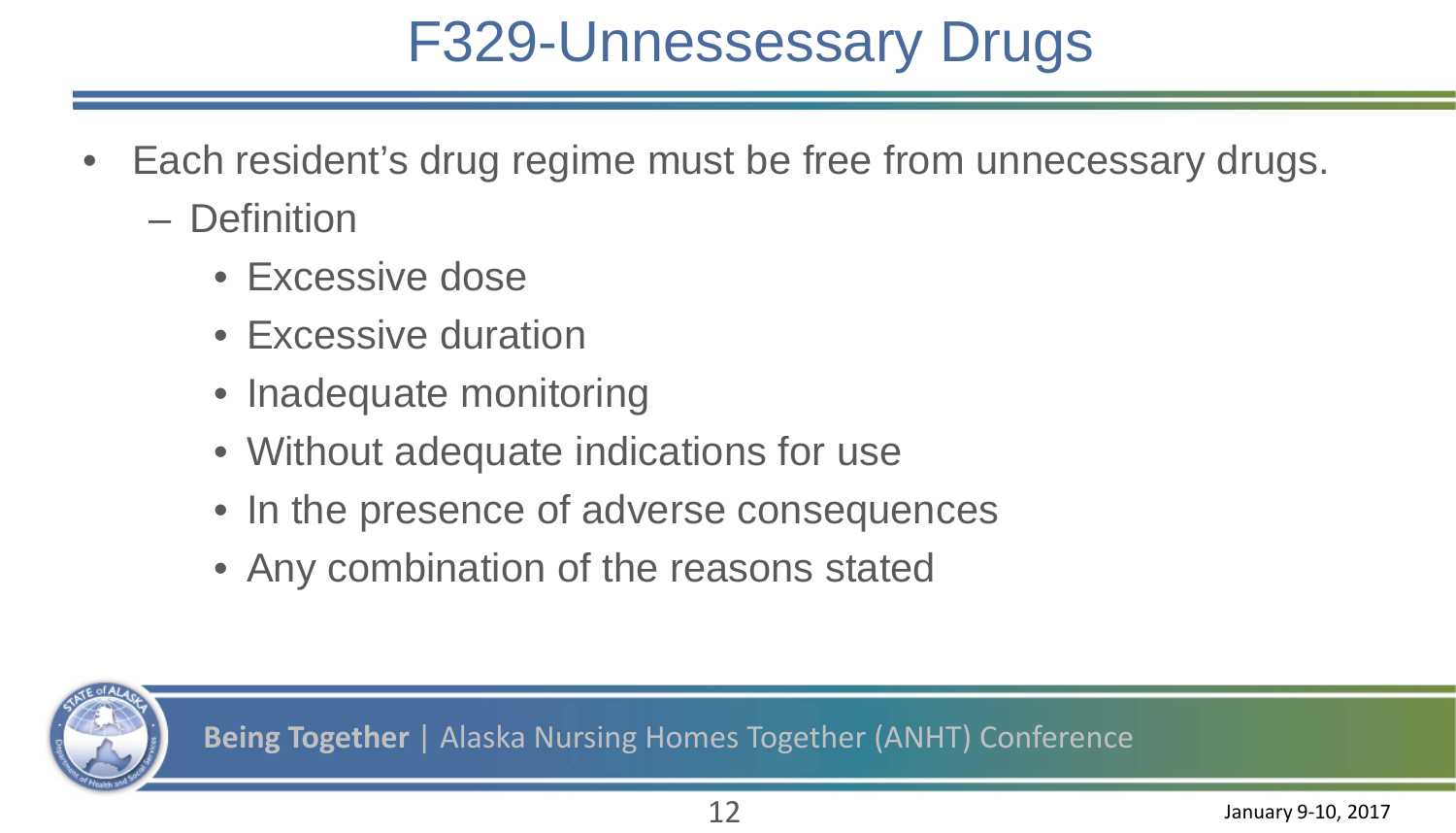### F 329-Examples

- Initiate dose reductions-if not feasible ensure reason is well documented by physician
- Duplicate therapy
- Adequate monitoring

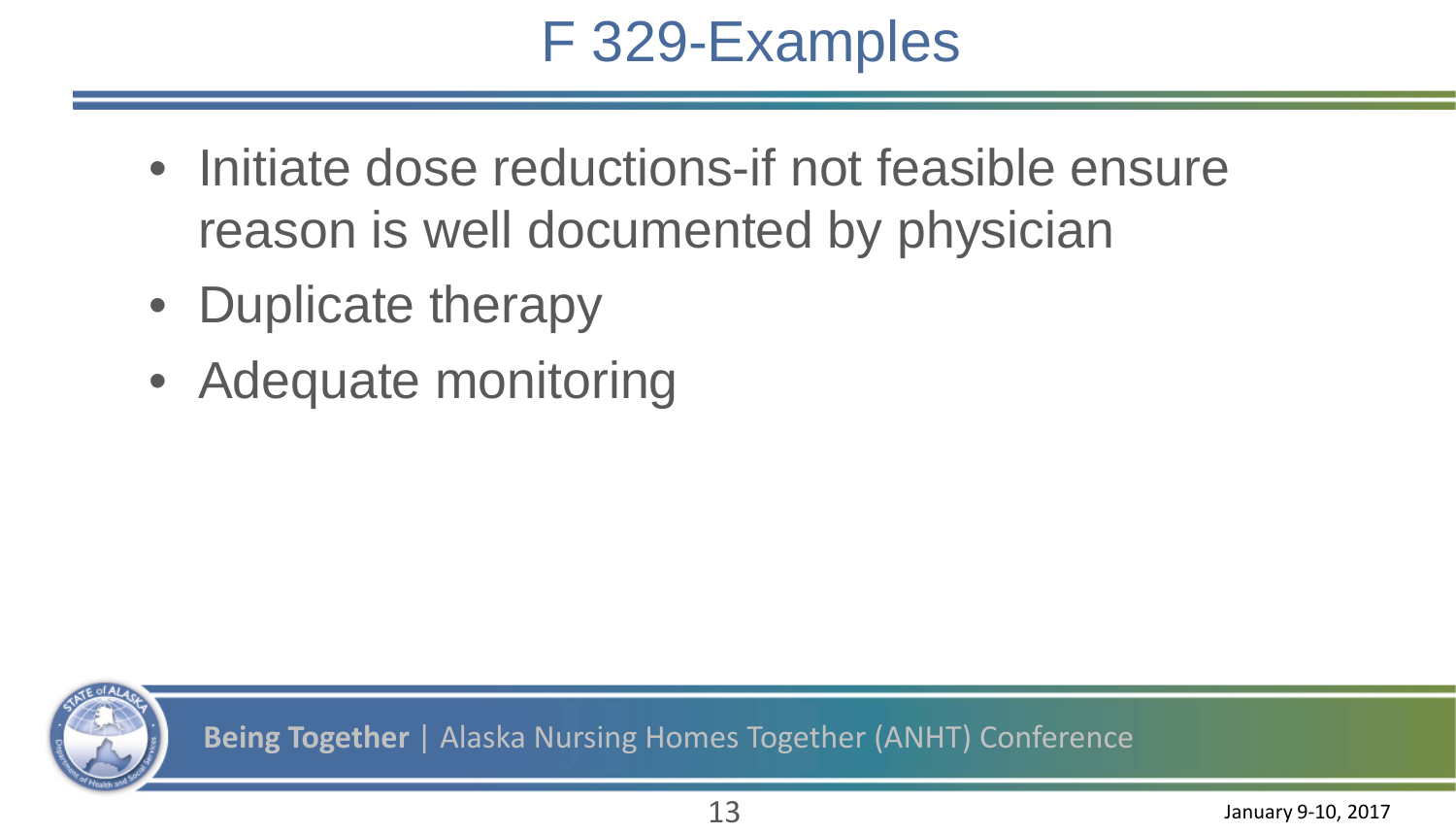#### F371-Kitchen

### Store, prepare, distribute and serve food under sanitary conditions

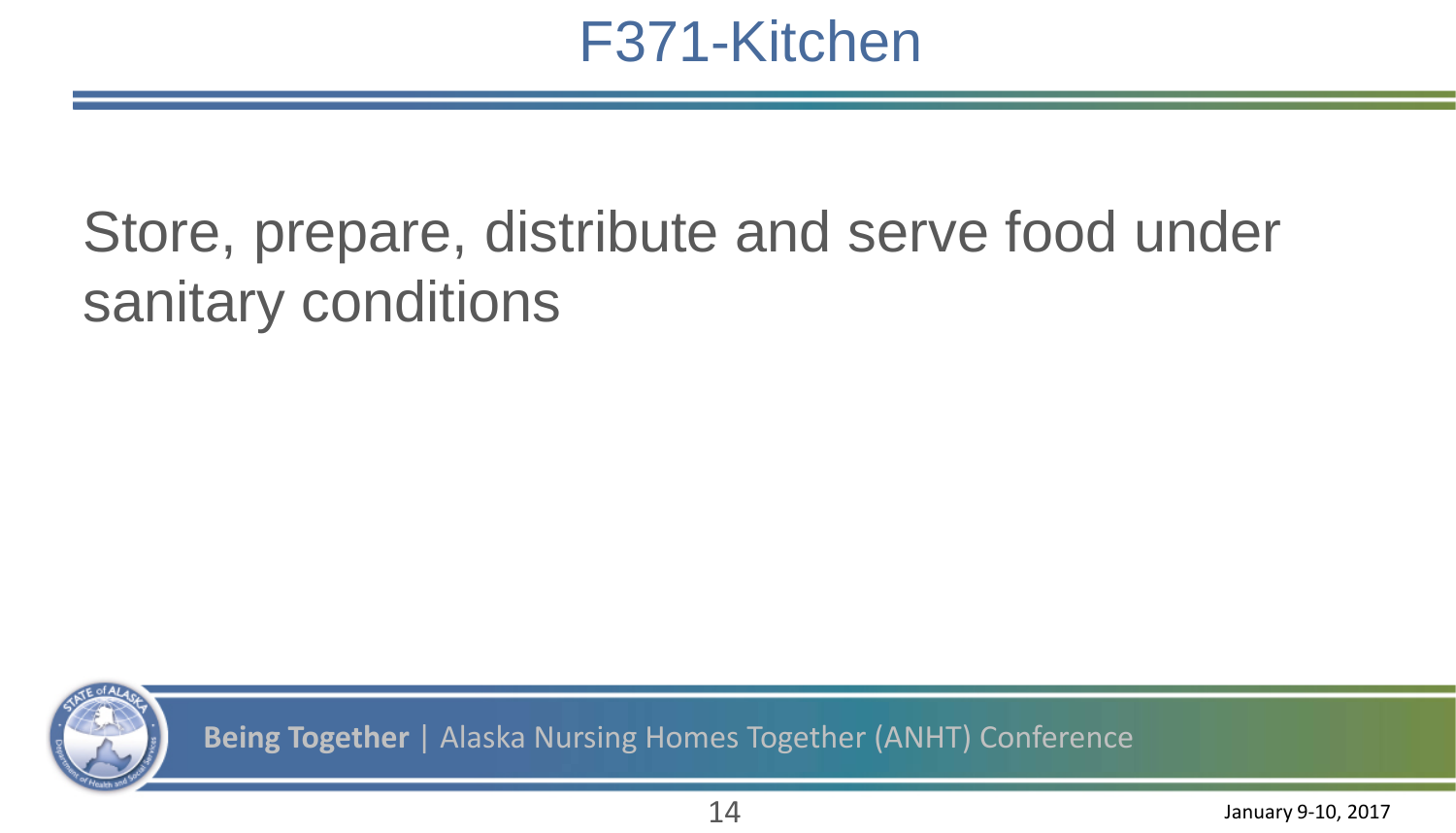#### F371-Examples

- Demonstrating proper personal hygiene (use of hair restraints, hand washing, safe health practices at work, etc.);
- Practicing the appropriate cooking/holding temperatures for food;
- Keeping equipment uncontaminated;
- Preventing contamination (biological, chemical and physical);
- Using proper food handling/storage practices; and preparing food safety.

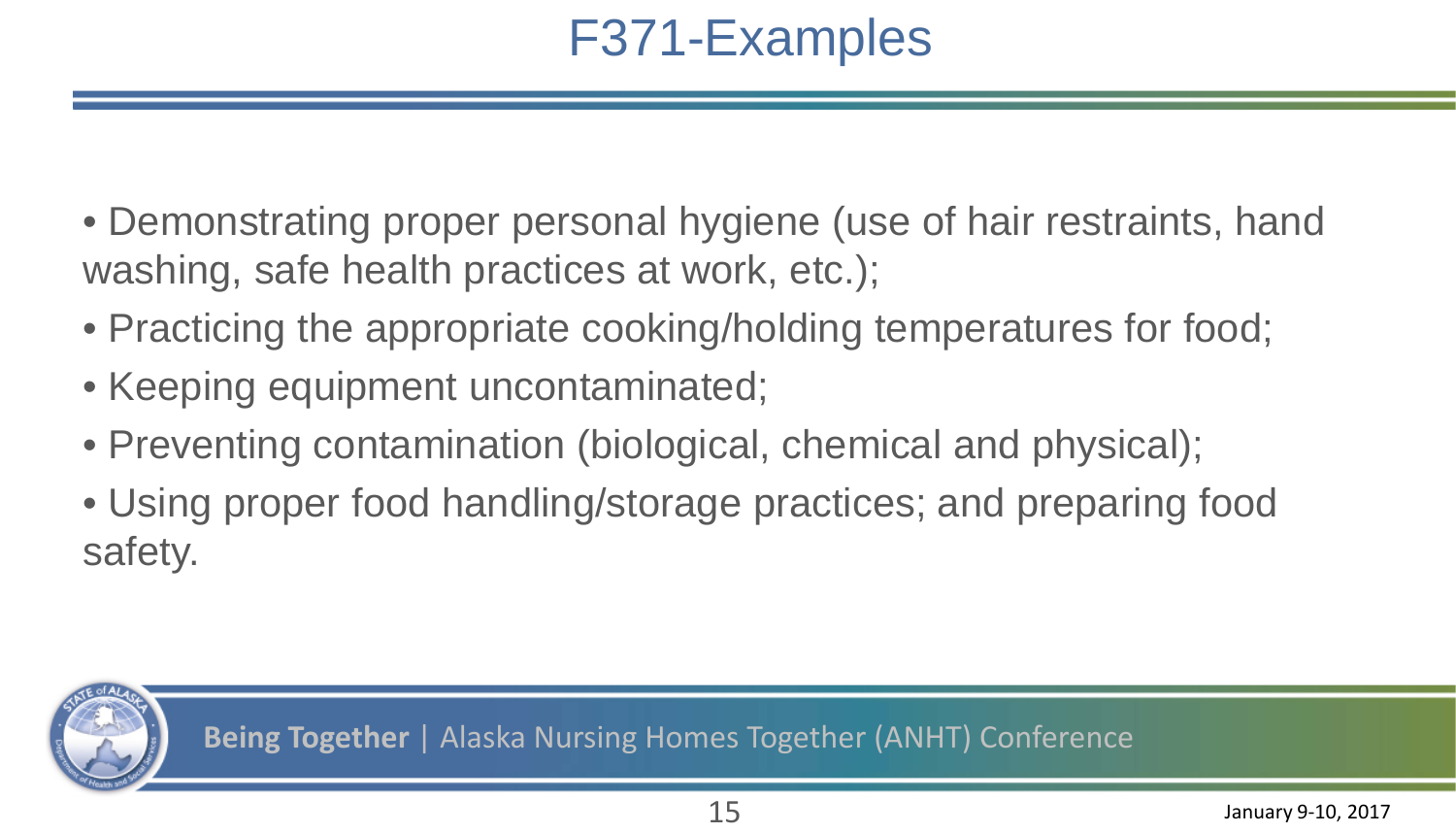- Employ or obtain the services a licensed pharmacist who:
- Establishes system of receipt and controlled drugs in sufficient detail for reconciliation,
- Determines drug records are in order
- Drugs and biologicals labeled
- Storage of drugs and biologicals
- Separate affixed compartments for controlled drugs

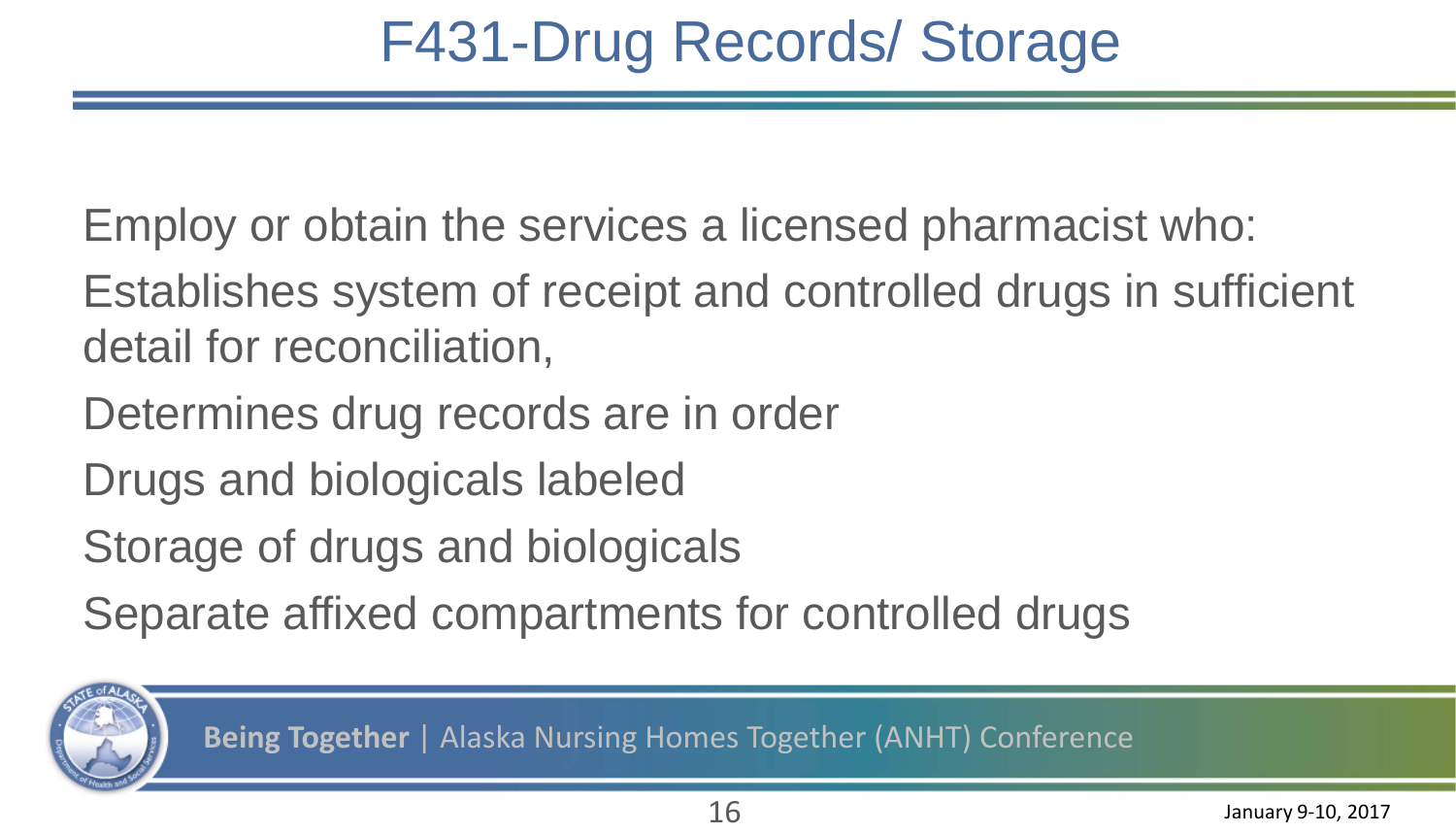### F431-Example

A facility's pharmacy had no tracking log of controlled substances moving in and out of the pharmacy.

Expired medications were not reconciled and disposed of.

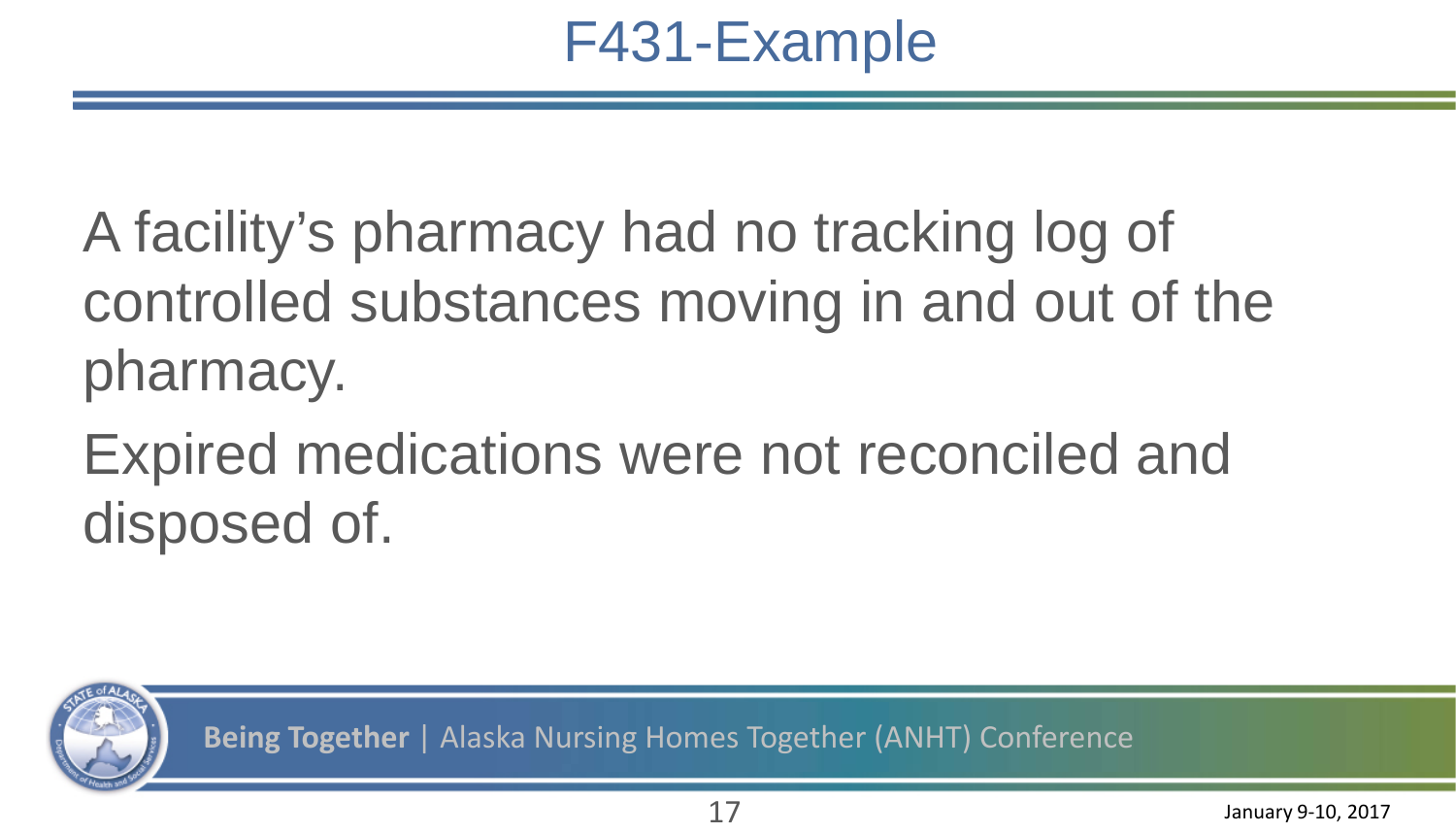### F441-Infection Control

The facility must establish and maintain an Infection Control Program designed to provide a safe, sanitary and comfortable environment and to help prevent the development and transmission of disease and infection.

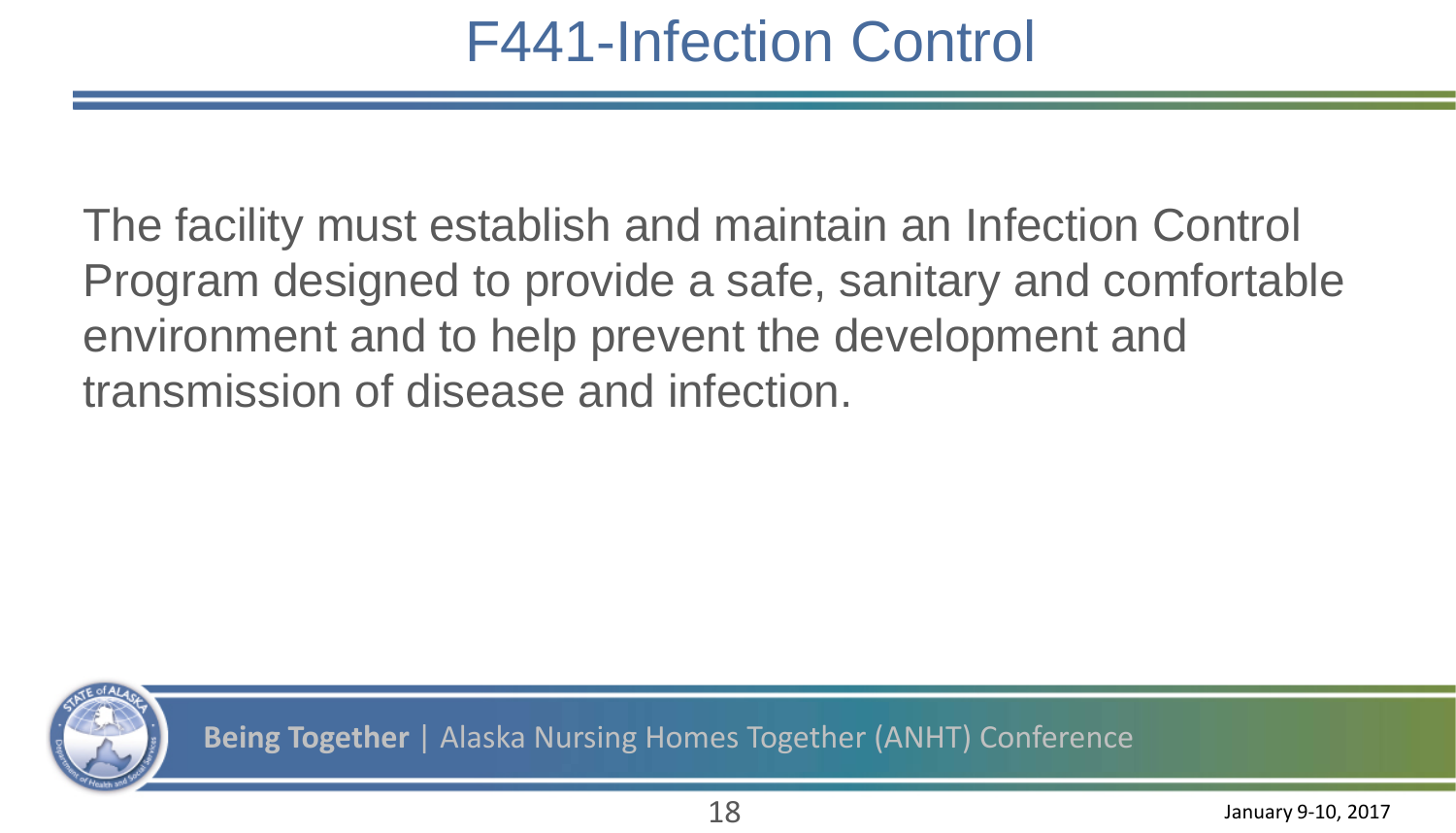

# Hand hygiene Isolation Tracking and trending infections Antibiotic stewardship

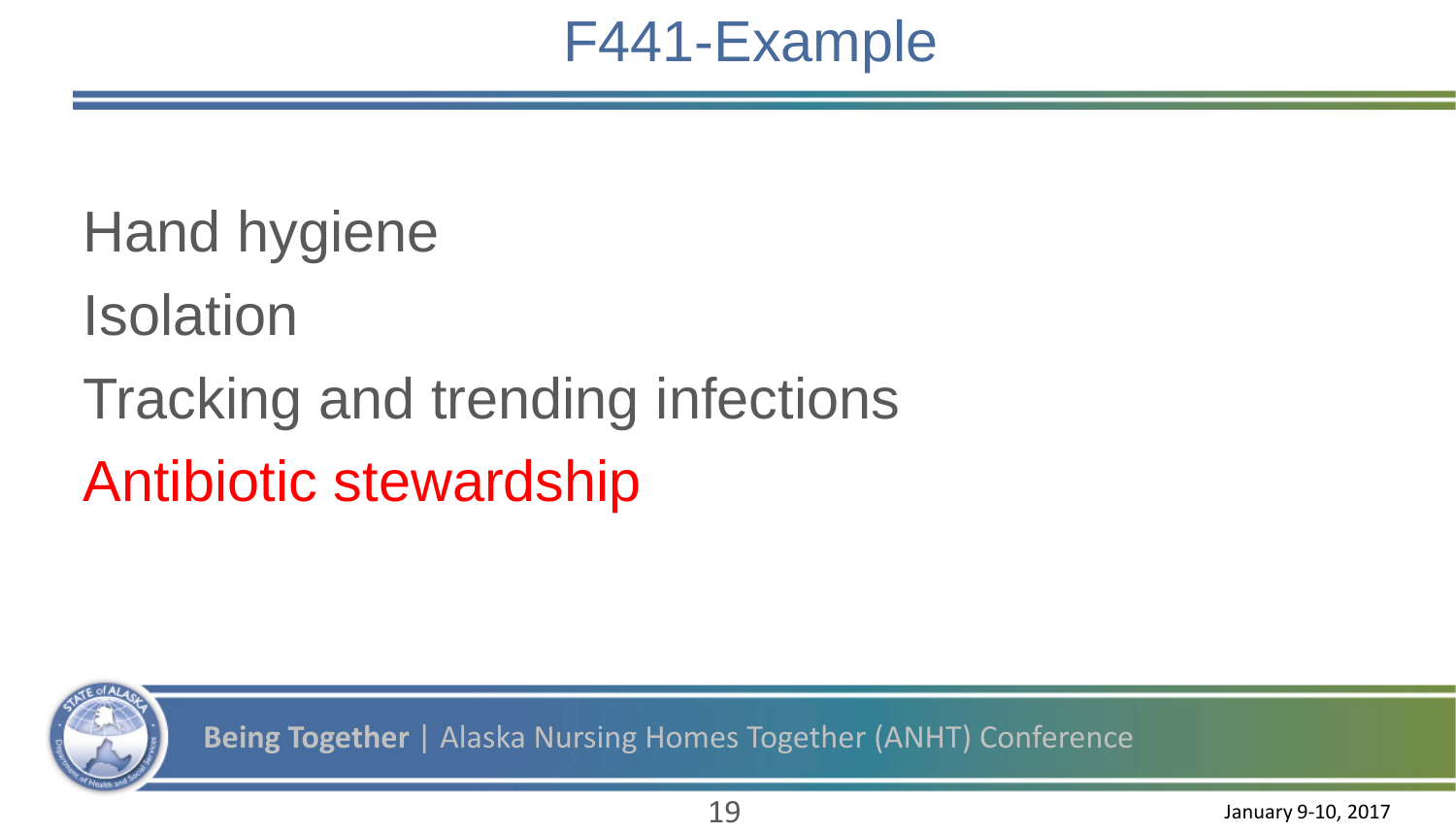#### F514-Resident Records

The facility must maintain clinical records on each resident in accordance with accepted professional standards and practices that are complete; accurately documented; readily accessible; and systematically organized.

The clinical record must contain sufficient information to identify the resident; a record of the resident's assessments; the plan of care and services provided; the results of any preadmission screening conducted by the State; and progress notes

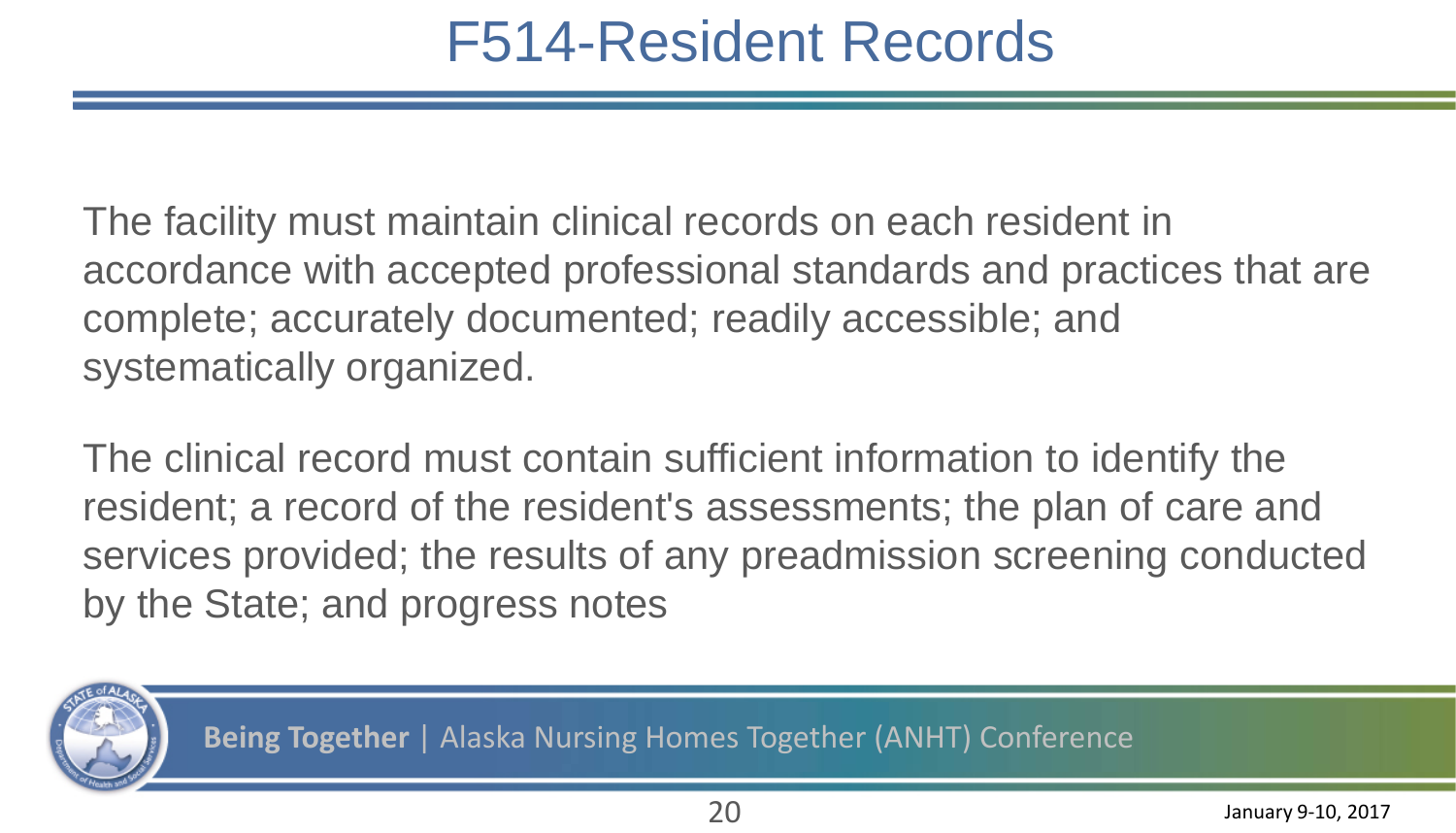### F514-Example

A confused resident had eloped from the facility and was outside for several minutes. There was no documentation of this occurrence in the medical record.

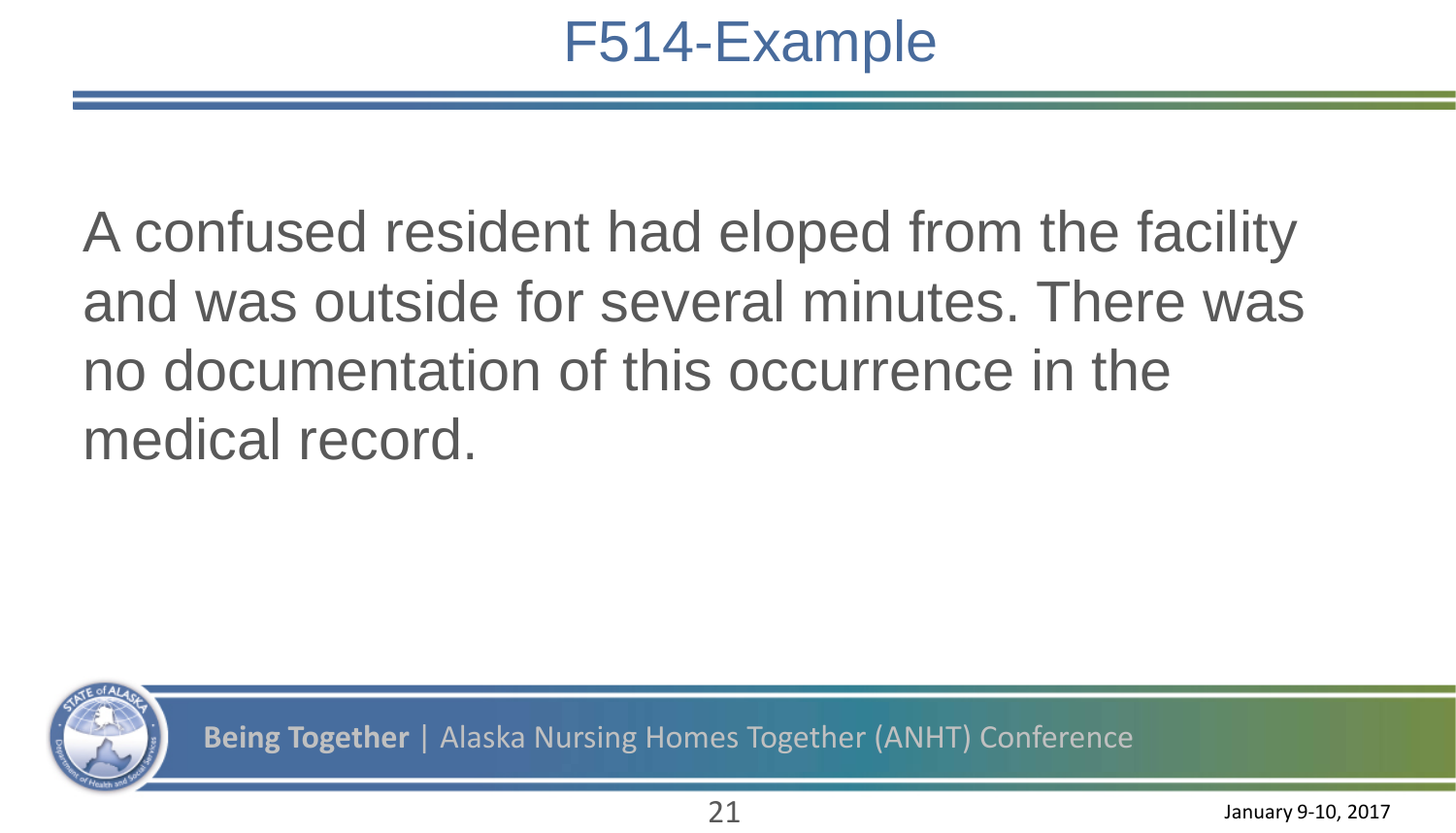#### **Commonalities**

#### Observational citations

- Staff education and oversight
- Resident / responsible party grievances
- Residents with complex medical/ behavioral needs
- Citations with multiple parts: F441, F371, F309

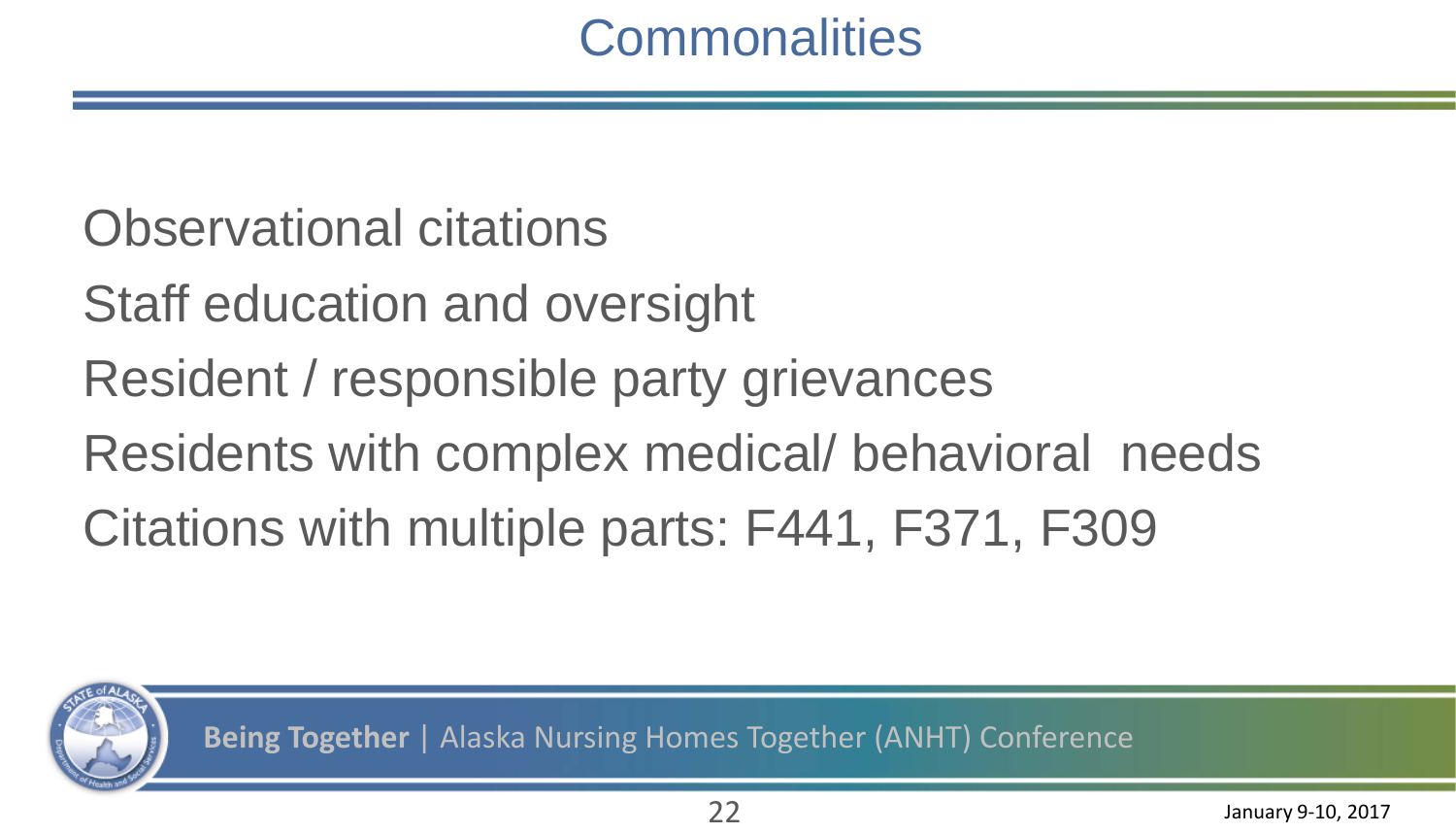#### Past Noncompliance (PNC) in LTC

**Past noncompliance**: deficiency citation at a specific survey data tag (F-tag or K-tag) that meets all of the following three criteria:

- Facility was not in compliance with the specific regulatory requirement *(as referenced by the specific F-tag or K-tag)* at the time the situation occurred
- The noncompliance occurred after the exit date of the last standard recertification survey and before the current survey *(standard, complaint or revisit)* currently being conducted
- There is sufficient evidence that the facility corrected the noncompliance and is in substantial compliance at the time of the current survey for the specific regulatory requirement(s), *as referenced by the specific F-tag or K-tag.*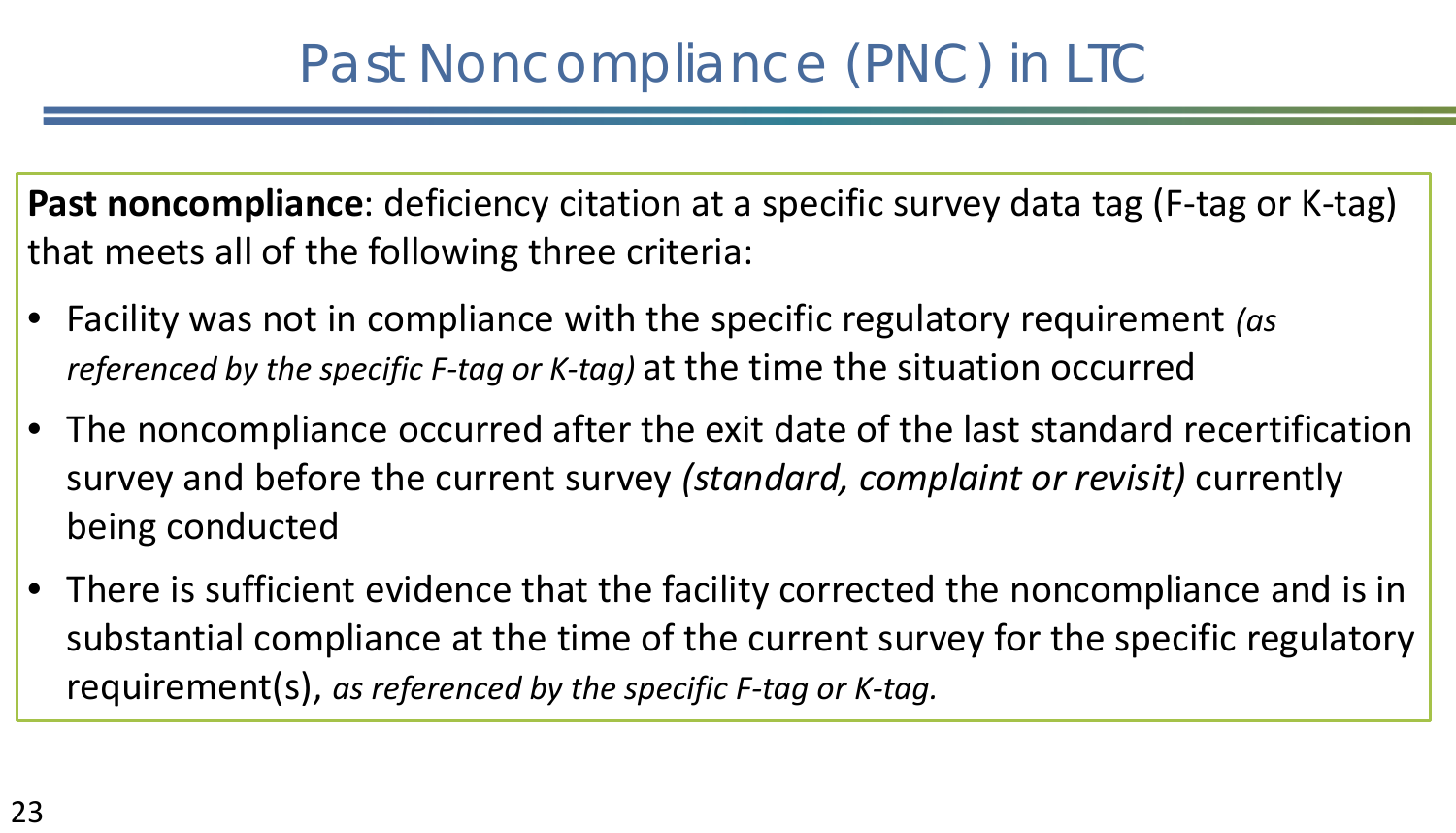## PNC (cont.)

Generally the state agency does not document evidence of PNC on a 2567 unless the facility failure was egregious:

- Immediate Jeopardy
- Harm-level 3 or above

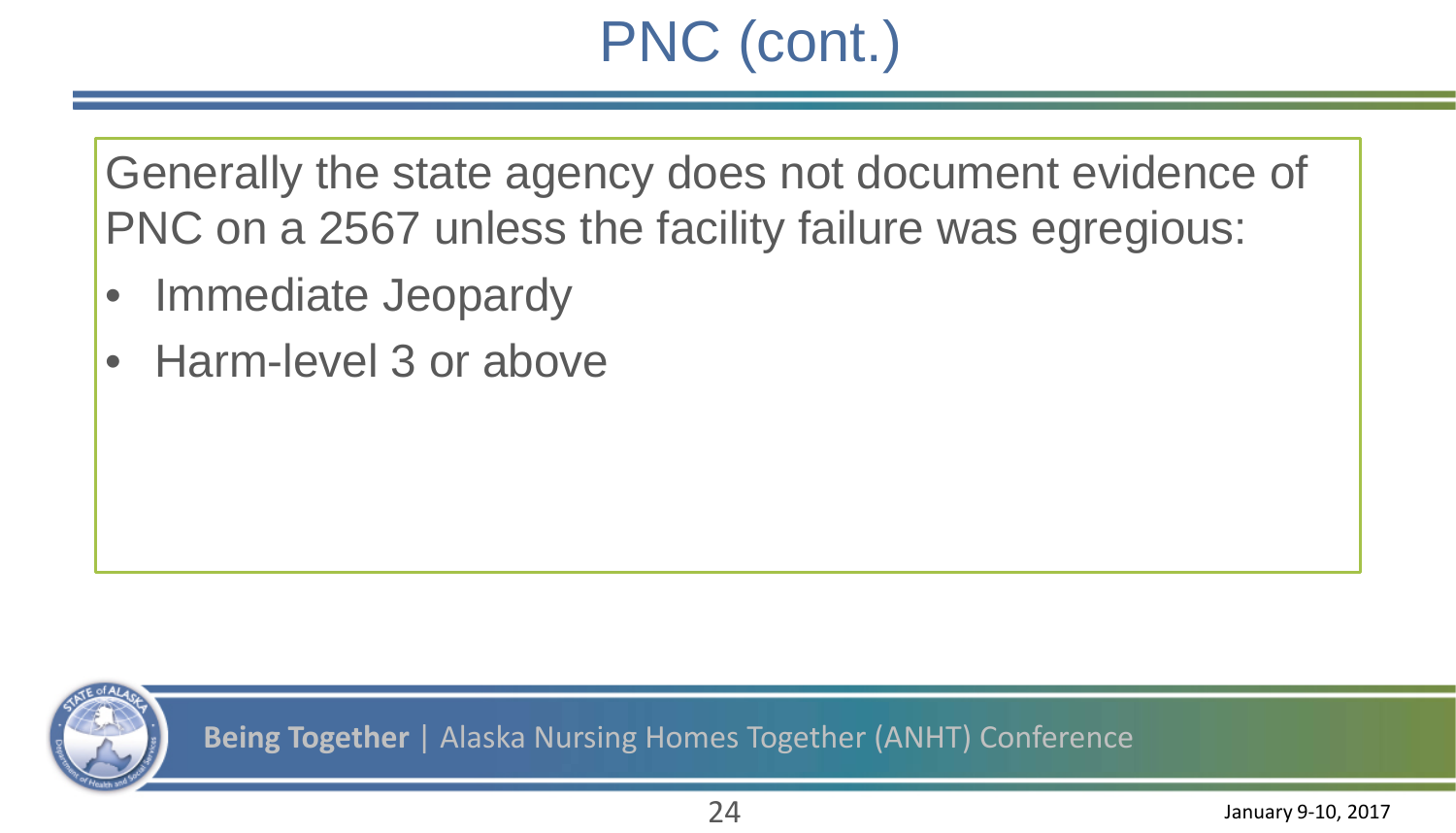### Past Noncompliance Examples

**F314**-Pressure wounds-the Resident had avoidable pressure wound that had healed by the time of the survey.

**F425**-A pharmacy failed to provide the correct narcotic medication dosage. The facility had corrected the oversight prior to survey.

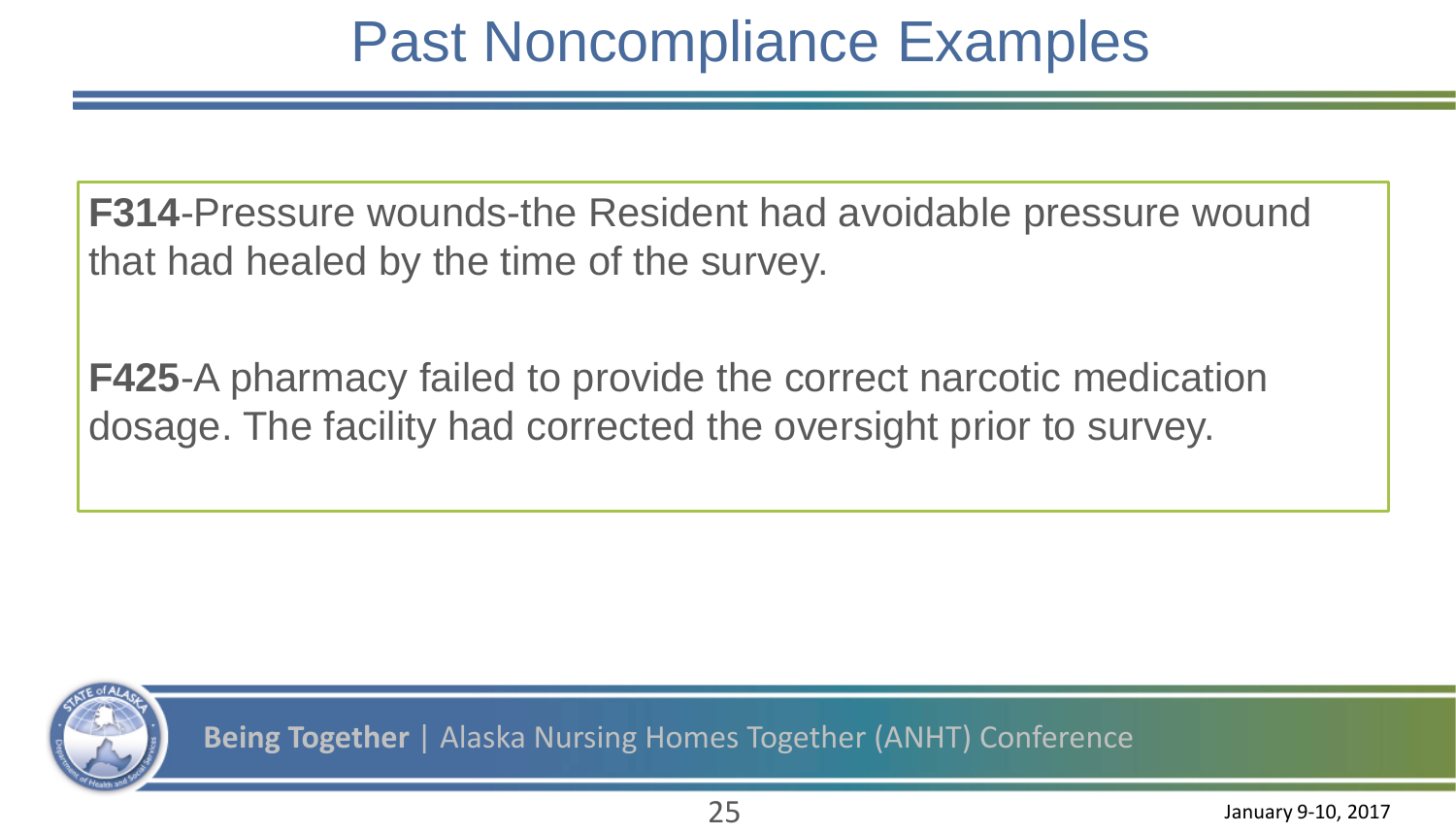## [Hot Topic](http://www.google.com/url?sa=i&rct=j&q=&esrc=s&source=images&cd=&cad=rja&uact=8&ved=0ahUKEwjij_fbmq7RAhUIz2MKHbXiCIAQjRwIBw&url=http://www.fda.gov/MedicalDevices/ProductsandMedicalProcedures/HomeHealthandConsumer/ConsumerProducts/BedRailSafety/default.htm&psig=AFQjCNHEiKMzjpSsdUoET_4XcRz5-71ASA&ust=1483815744976746)s-Adaptive Equipment of Restraint?

- Bolsters
- Wander Guard
- Bed Rails/ Mo-bars
- Seat Belts
- Geri-chairs
- **Merry Walker**
- Mitts/ socks
- Alarms





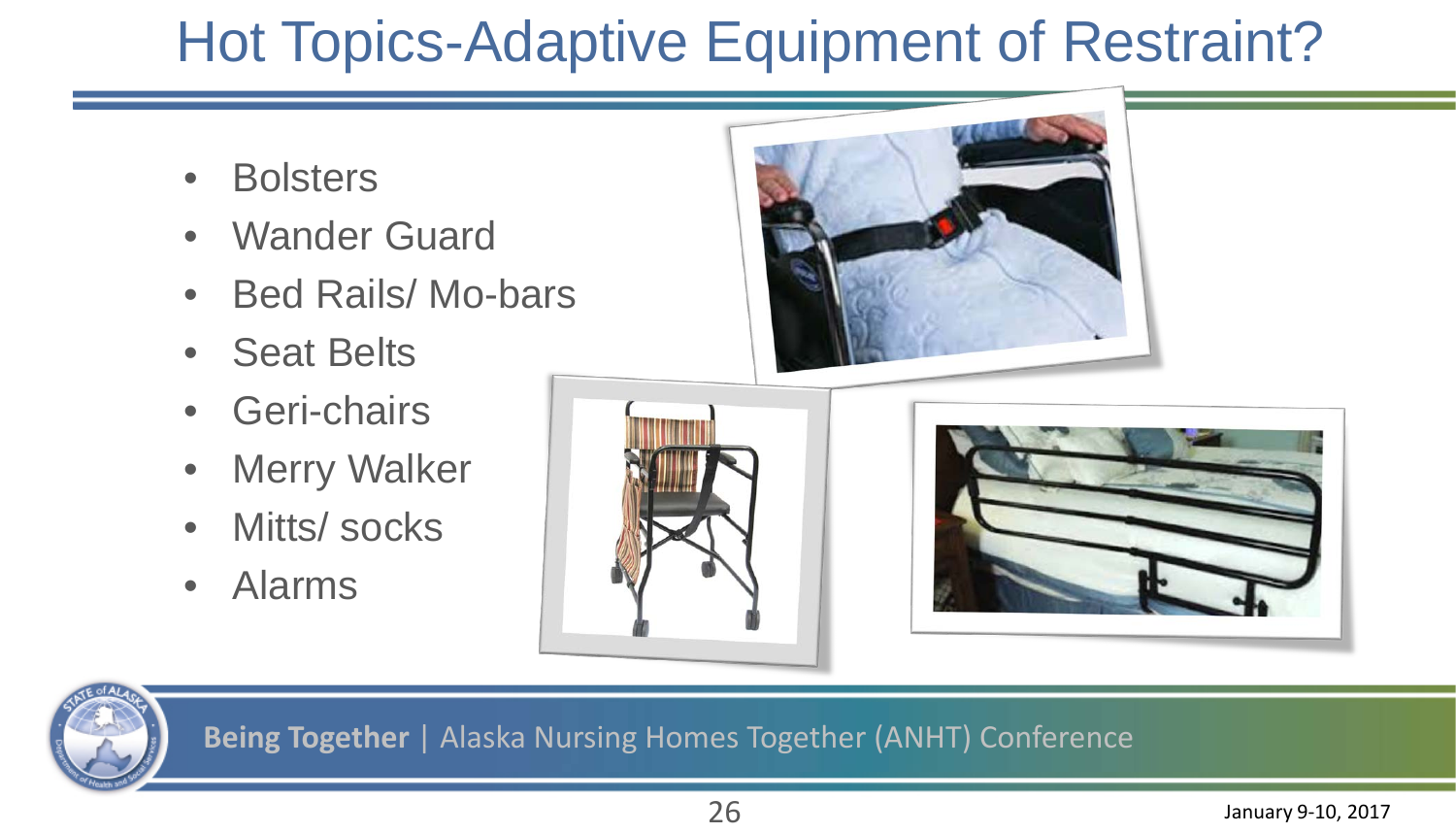### Hot Topics-Continued

- Use of the PASARR in the care plan
- Discharge planning
- **Facility initiated discharge**
- Prevalence of preventable pressure ulcers
- Reduction in use of unnecessary antipsychotic medications





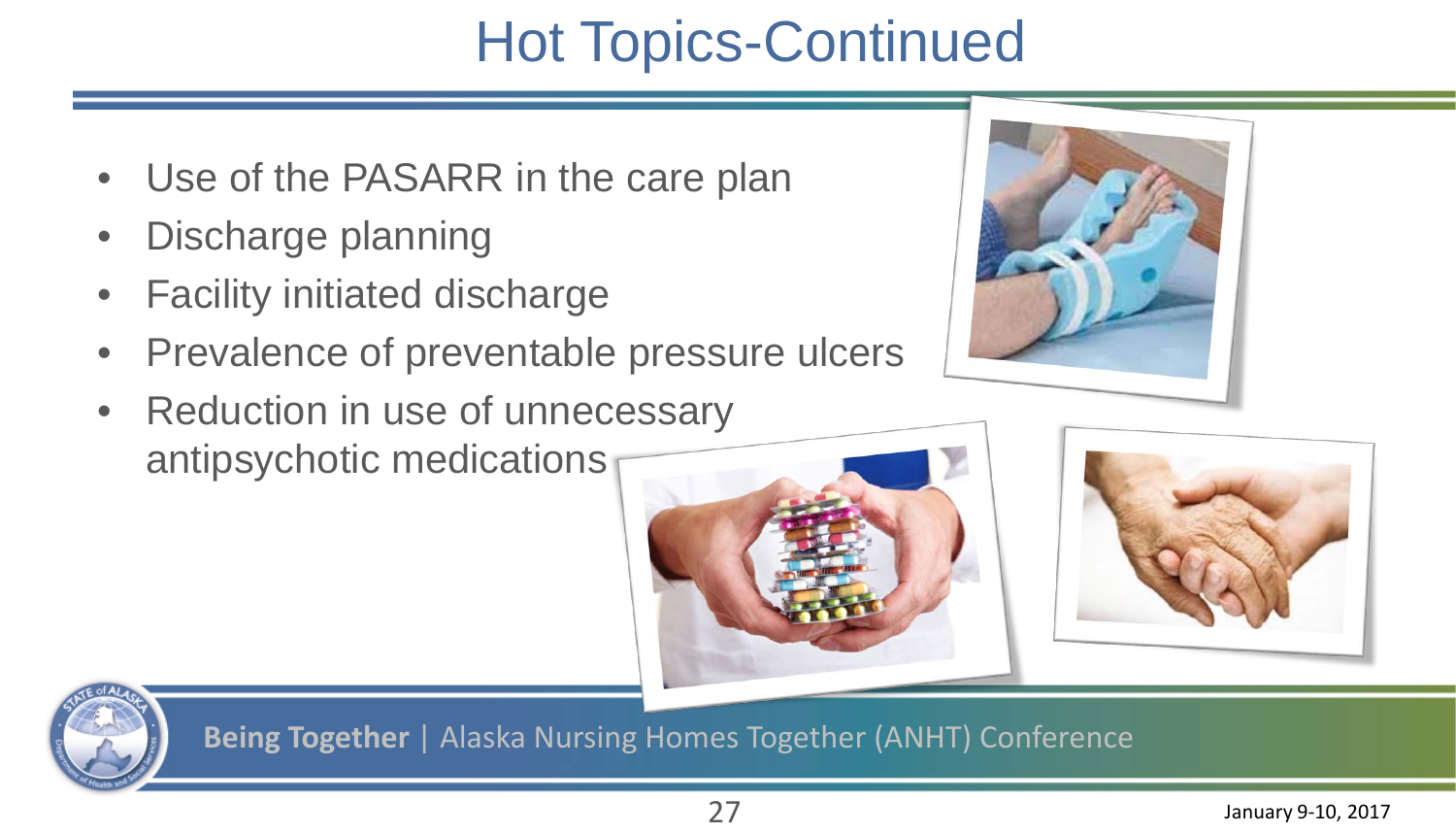#### References

[https://www.cms.gov/Regulations-and-](https://www.cms.gov/Regulations-and-Guidance/Legislation/CFCsAndCoPs/Downloads/restraintreduction.pdf)[Guidance/Legislation/CFCsAndCoPs/Downloads/restraintreduction.pdf](https://www.cms.gov/Regulations-and-Guidance/Legislation/CFCsAndCoPs/Downloads/restraintreduction.pdf)

<https://www.cms.gov/Regulations-and-Guidance/Guidance/Manuals/Downloads/som107c02.pdf>

State Operations Manual Appendix P and PP